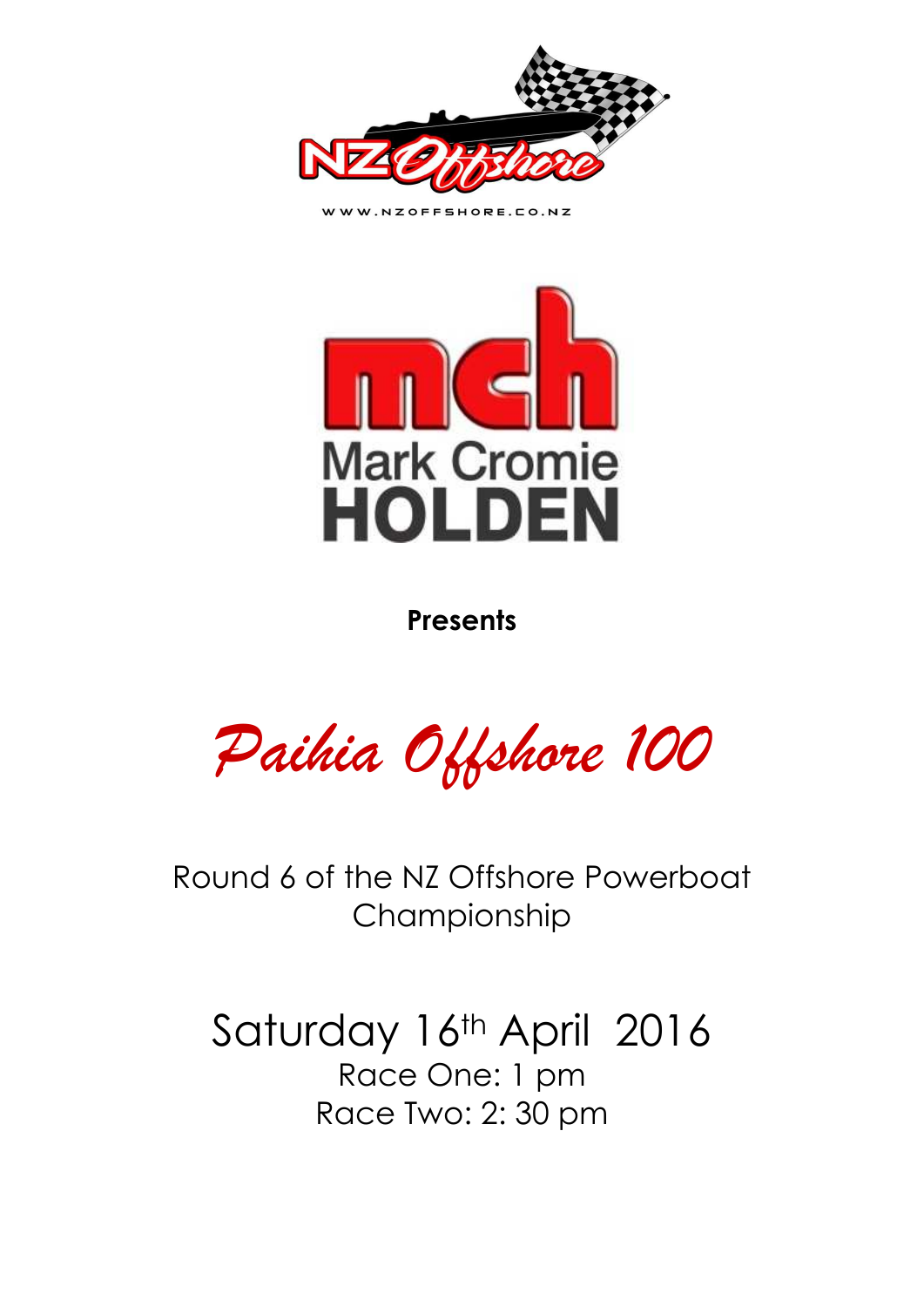# **Welcome to Round 6 of the NZ Offshore Powerboat Series**

*Proudly brought* to you by:









Bay of Islands Yacht Club Inc.



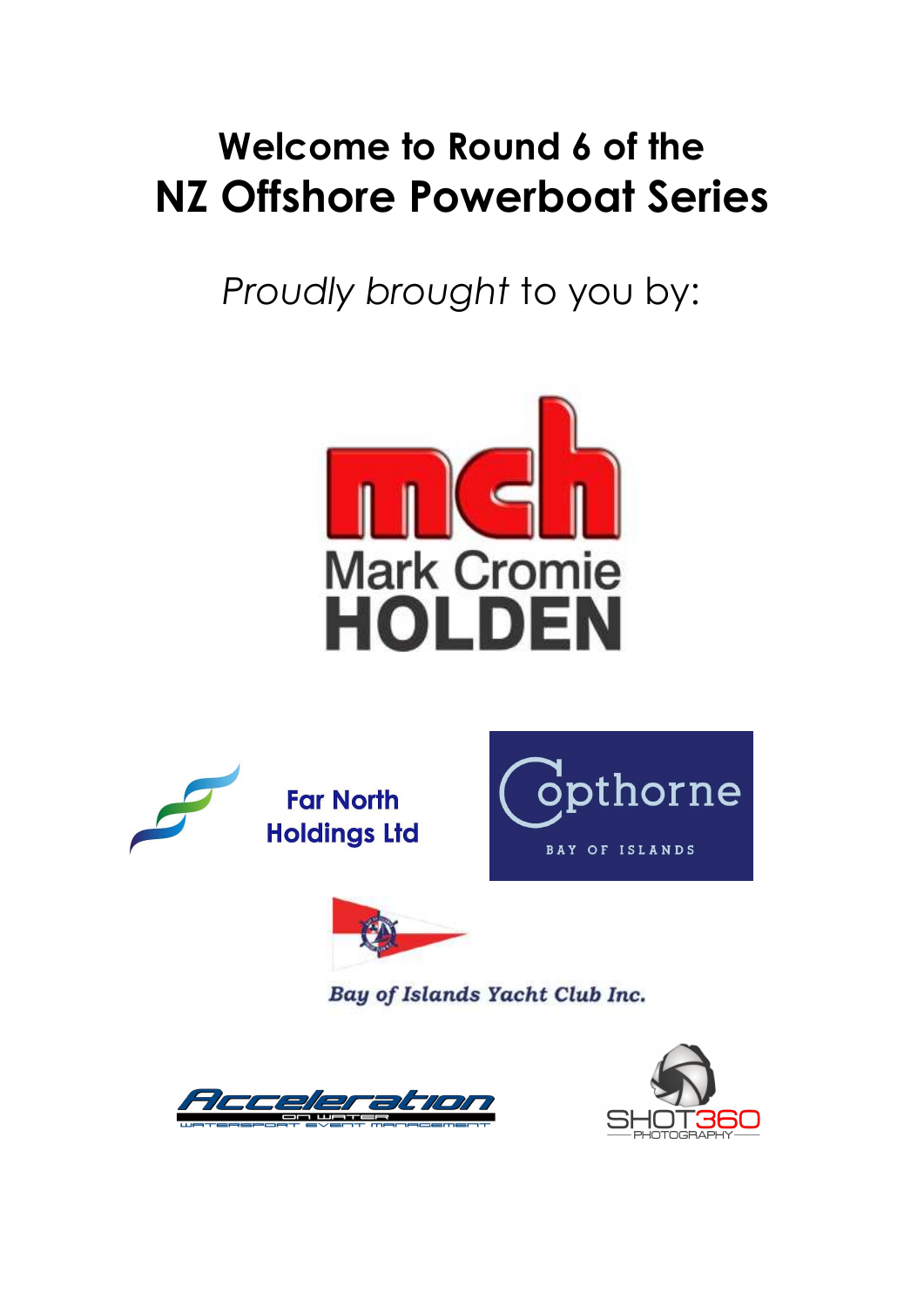#### **WELCOME**

Welcome to Round 6 of the 2016 Offshore Powerboat Series.

The Bay of Islands is a unique natural outdoor playground with some of the most beautiful waterways and scenery in the world.

#### **ACCOMMODATION**

Commanding a memorable situation on the waterfront only 100 metres from Paihia wharf, near the township and close to the main attractions.

This well appointed hotel in the Bay of Islands is located on the waterfront, on your right as you cross over the Waitangi River Bridge, heading towards the historic Waitangi Treaty Grounds. Just a 15 minute stroll or two minute drive north of Paihia township.

Copthorne Hotel and Resort Bay of Islands Tau Henare Drive PO Box 150 Paihia, 0200 New Zealand T. +64 9 402 7411 F. +64 9 402 8200

#### **BOAT PARKING**

The Bay of Islands Yacht Club (Waitangi) have very generously allowed us to park our boats on the grass area in front of the Club from midday Friday, 15<sup>th</sup> April onwards, security will keep an eye on the boats Friday and Saturday nights (refer map). This will be Race HQ for the weekend.

#### **MEET AND GREET – FRIDAY 15TH APRIL**

Commencing at 5.00 pm on Friday evening at the Bay of Islands Yacht Club, a chance to catch up with fellow competitor teams and mingle with the locals and of course our valued sponsors.

There will be a hot and cold buffet available at \$20/head from 6:00 pm.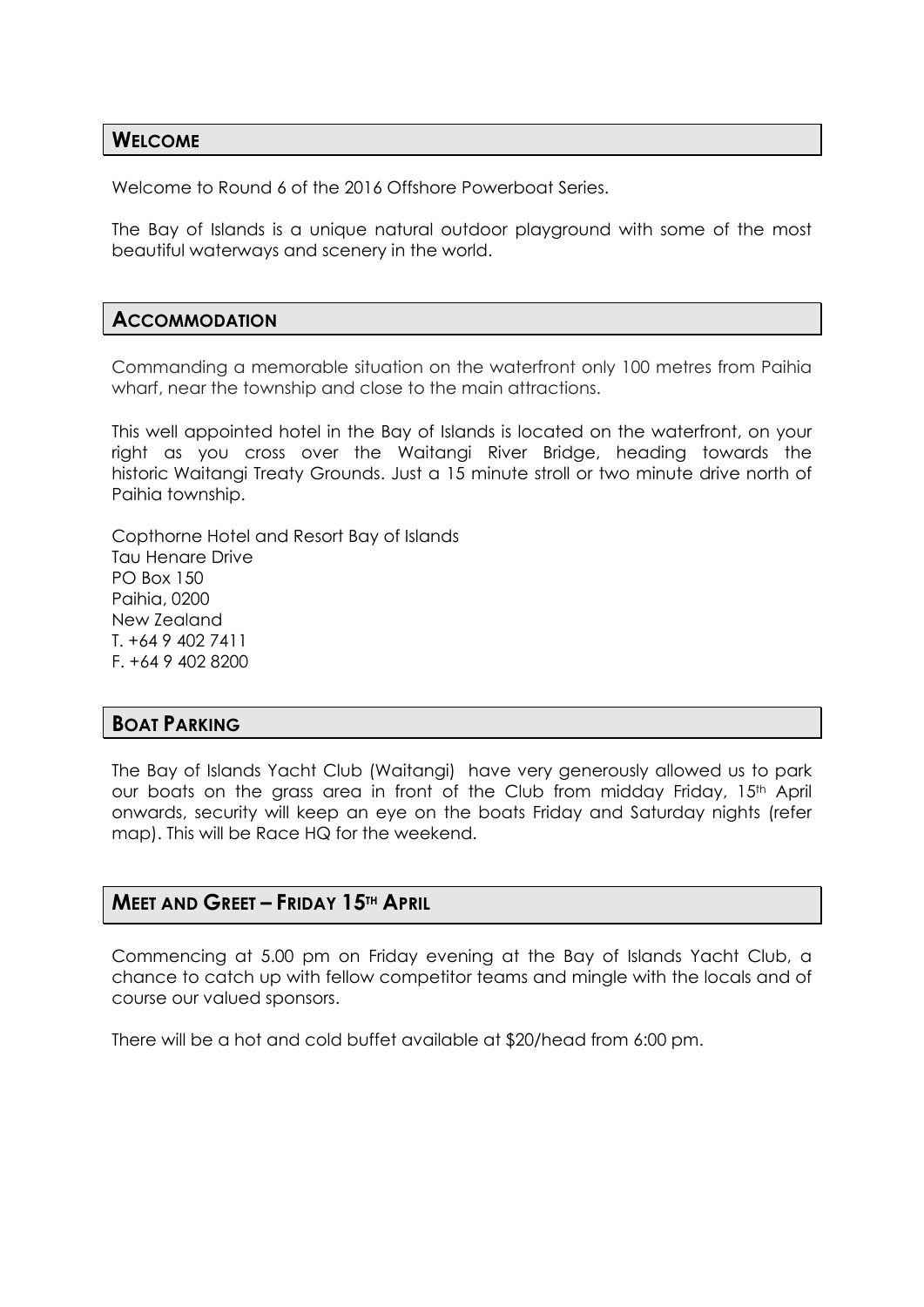#### **RACE DAY SET UP**

Race day setup is within the Bay of Islands Yacht Club grounds. This location provides waterfront viewing of the course.

**Please note that there is a complete alcohol ban on all waterfront areas around the Bay of Islands**. Alcohol should be purchased from yacht club bar and must be consumed on yacht club decks…. You are still able to have your BBQ's going.

#### **LAUNCHING OF BOATS**

Superboat and Superboat Lite boats will be launched via the travel lift at the Opua Marina (refer map). The travel lift will be available from 8.00 am on Saturday morning. Please be aware that it is a fairly long, speed restricted exit from the marina to the race course, so don't leave it to the last minute.

All other boats can launch from the Waitangi Boat Ramp on the left of the Waitangi Bridge Yacht Club site.

There are tie up facilities directly beside the yacht club on a pontoon. There isn't a great deal of space but should be ample if you are aware of everyone's needs.

As this is a two race event, the pontoons can also be used for the hour between the two races.

#### **PRIZE GIVING – BAY OF ISLANDS YACHT CLUB (WAITANGI)**

**6.30pm** There is buffet meal, for \$30 pp (Children under 10 free, children aged between 10 – 15 yrs \$15) The Yacht Club meal is known to be a great feast! Will be a spit roast and buffet including deserts. The Bay of Islands Yacht Club is run by volunteers and have been a great supporter of this event and want to ensure you have the best possible experience. Please make sure you all support this ongoing relationship by staying for dinner and drinks and entertainment.

**7.30pm** Prize-giving is at The Bay of Islands Yacht Club.

After prize giving until late - a band will be playing until late in the evening!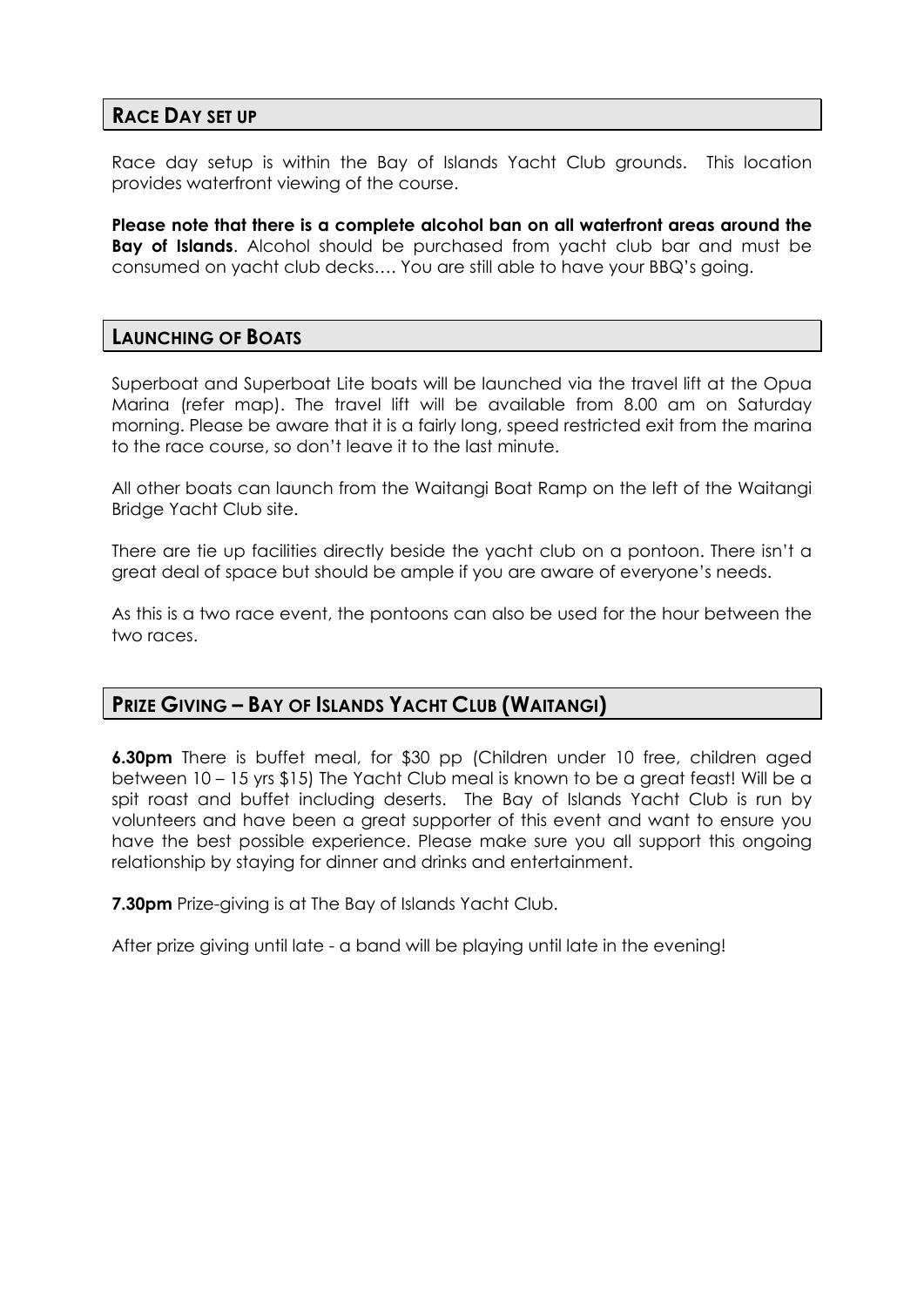### **PROGRAMME**

### **Friday 15h April**

12.00 pm onwards Check in and park boats at the Bay of Islands Yacht Club

5.00 pm Meet and Greet for competitors, teams and sponsors at The Bay of Islands Yacht Club



### **Saturday 16th April**

| From $7:15$ am    | Race HQ/Tent setup - the Bay of Islands Yacht Club                                                                |  |
|-------------------|-------------------------------------------------------------------------------------------------------------------|--|
| 9.30 am           | <b>Race Entries Close</b>                                                                                         |  |
| 10.00 am          | Combined Briefing (two) for all competitors, coastguard, patrol<br>and marker boats outside NZOPA Bus at Race HQ. |  |
| 12:30 am          | Mandatory sighting lap                                                                                            |  |
| 1 pm              | Mark Cromie Holden Paihia Offshore 100 RACE<br><b>ONE START</b>                                                   |  |
|                   |                                                                                                                   |  |
| $2:30$ pm         | Mark Cromie Holden Paihia Offshore 100 RACE<br><b>TWO START</b>                                                   |  |
| 5:00 pm           | Break-down and tidy up of tents and Race HQ area. Boats back<br>to The Bay of Islands Yacht Club storage area.    |  |
| $6.00 \text{ pm}$ | Dinner at the Yacht Club                                                                                          |  |
| 7.30 pm           | Prize giving ceremony begins                                                                                      |  |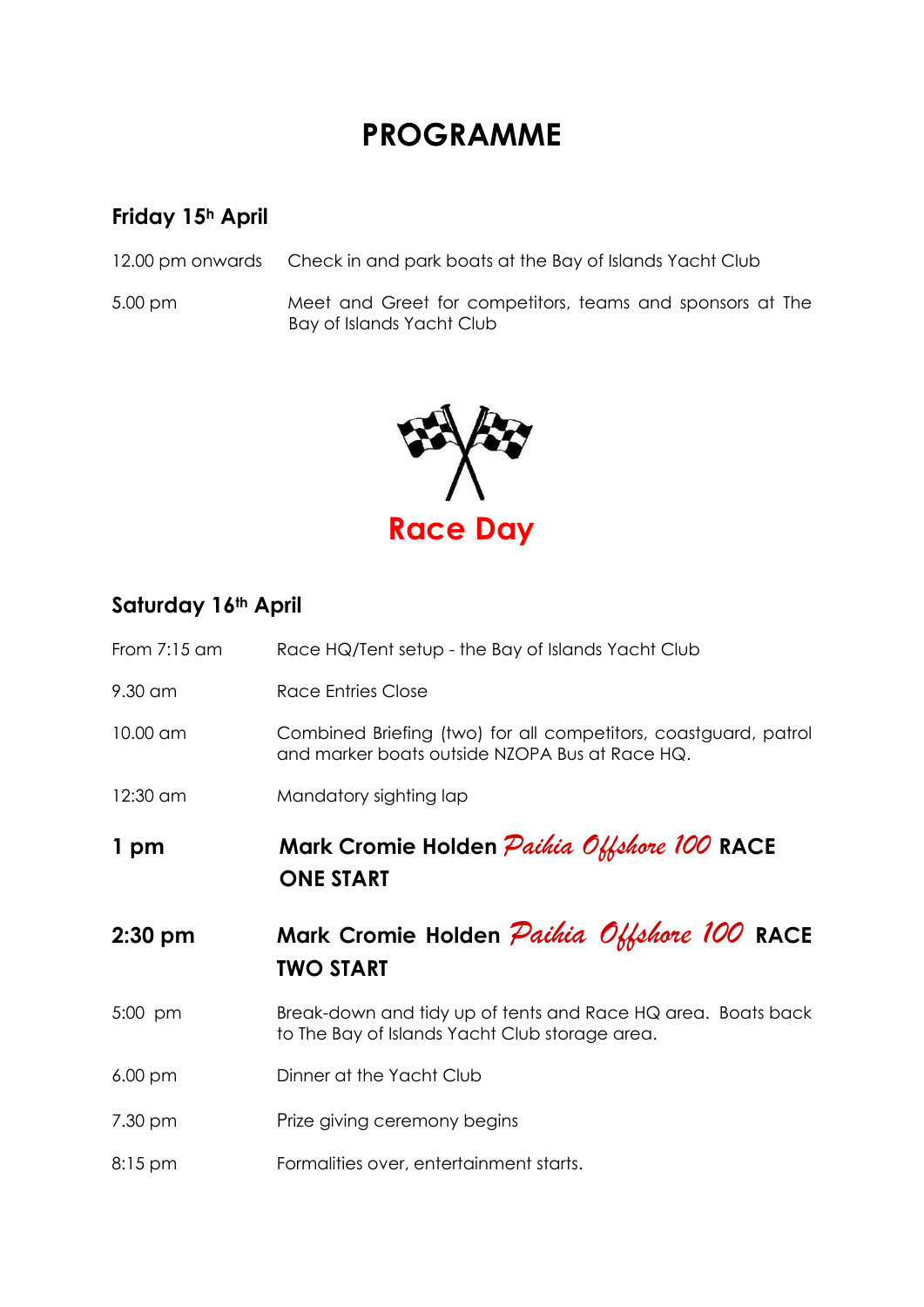## **KEY RACE AREAS – Bay of Islands**

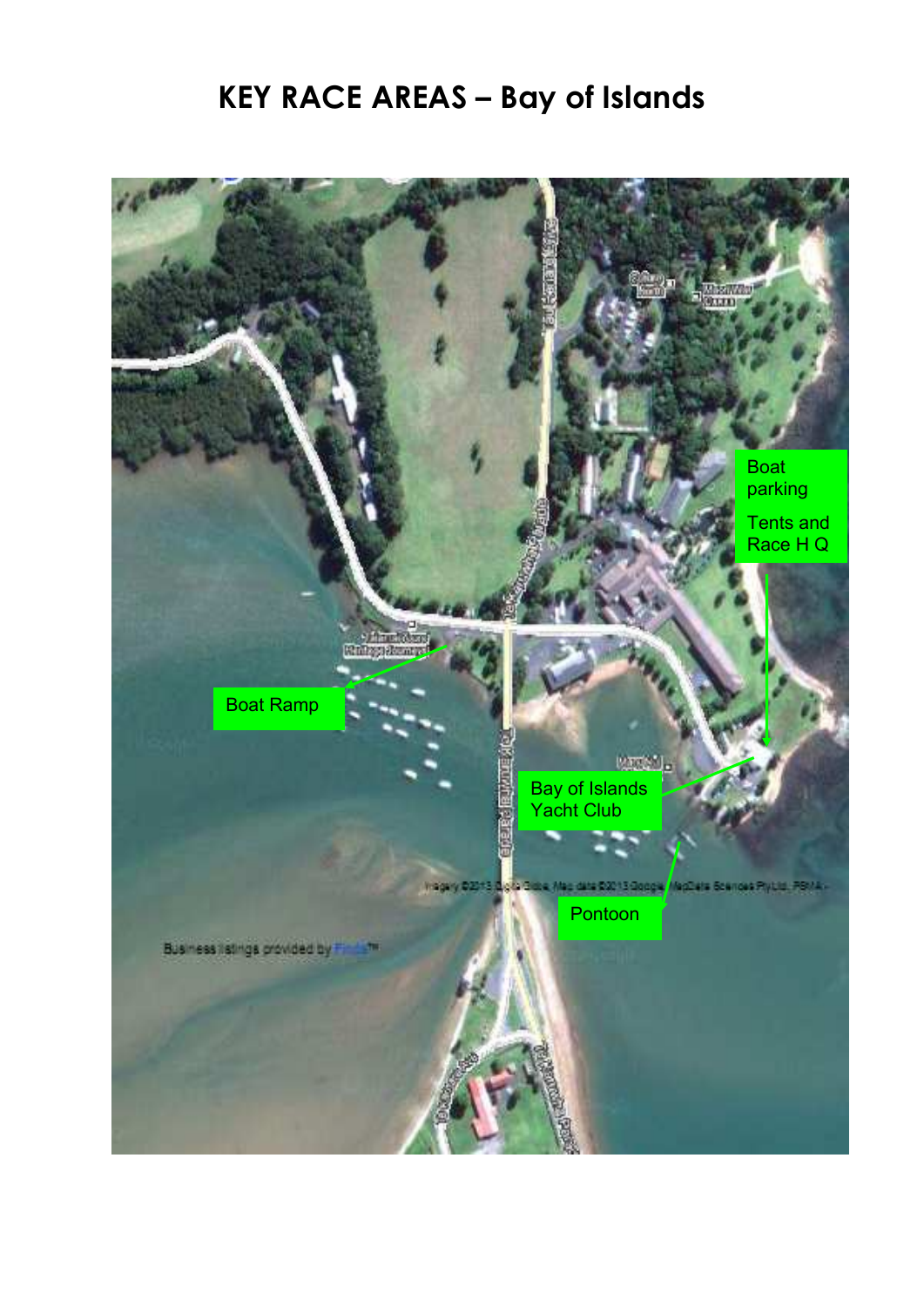### **Bay of Islands Map**